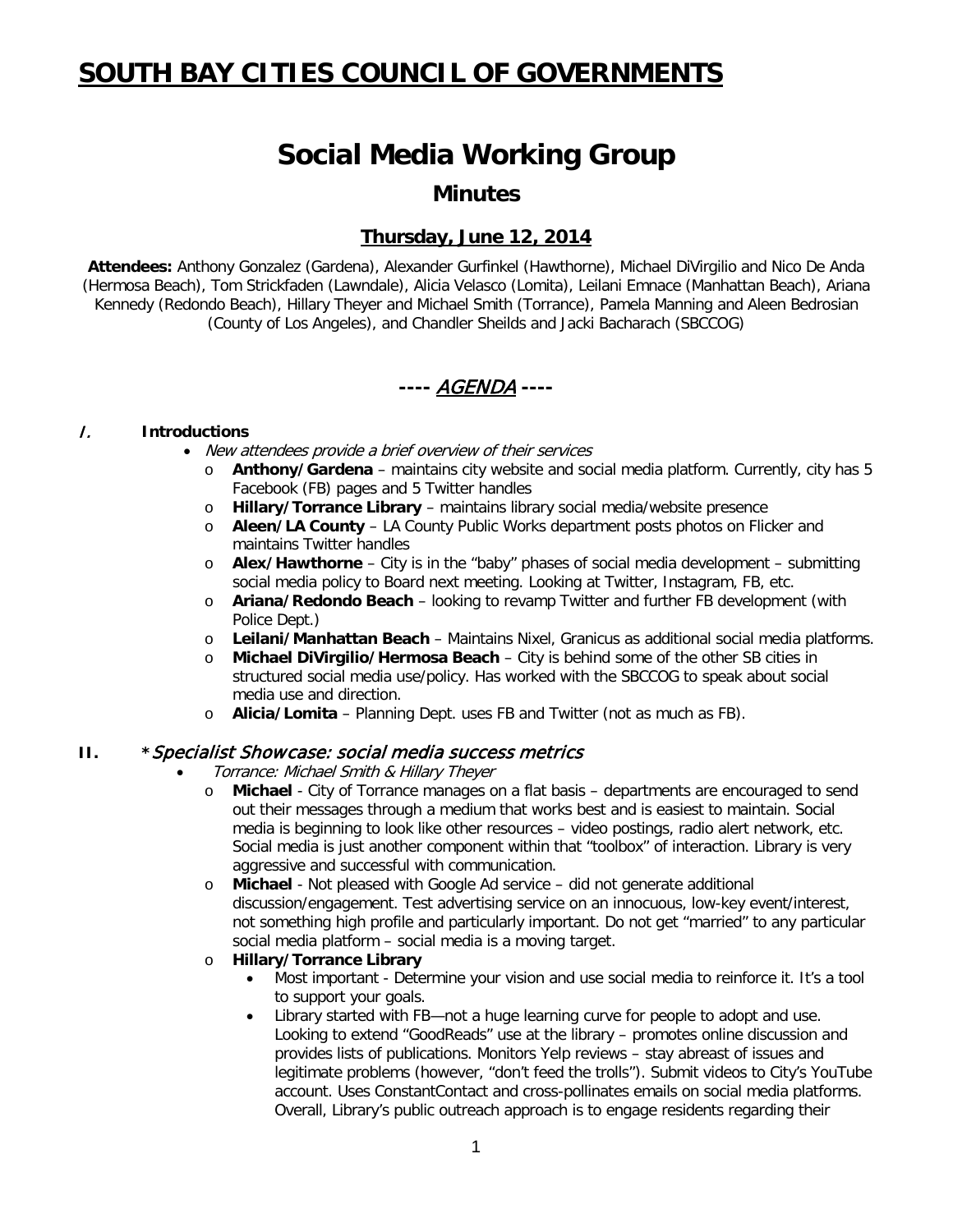"larger mission". Used an intern to analyze the Library's use of FB – takeaways included posting in the morning to increase viewership, residents love reading about local teams and history (increased engagement).

- "Plan of Service" Library's mission and documentation of usefulness of various resources (more or less). "Match platform to need". Positive feedback from community regarding Library app use. Low rating is 3.5 stars, high is 5 stars on Yelp. Powerful survey tool – unsolicited and generally honest. Social media is regarded as "virtual use" of the library—4,000 plus users for the app, 200,000 plus queries. Limit interaction via social media (in regards to negative feedback) is Library's policy – no deleting of comments, but otherwise, "leave them alone". Allow links and comments on FB, not photos or videos—linking to YouTube channels as opposed to linking to video URL on YouTube, where there are misc. adds and suggested videos that Library might not endorse. Trivia use on FB is also engaging – positive unsolicited feedback.
- Social media time-use: varies, schedules posts when planning on being out of the office for a period of time. Answers only pertinent questions/issues on social media platforms when not in the office.
- Reach out to someone immersed in a particular interest that you may not have expertise in, but are interested in learning about and sharing with followers.
- Sesame Street is a good example of a Twitter handle to follow the characters on the show each interact on the Twitter handle to serve the greater mission of the show. A good way to analyze the significance of Twitter use – are you tweeting to keep your followers up to date with something that they cannot see, attend, engage in or are you tweeting among those who are in attendance?

#### • Guest speaker: **Michael DiVirgilio (Hermosa Beach)**

- o One good example of company doing social media well: 50&5 working well with their client, El Camino College (ECC). ECC engages very well with their student and stakeholder base.
- o Getting into social media can be intimidating, so many options and what is "our" strategy, what are "we" trying to accomplish? FB is a natural tool for a library to engage its audience, good closed and visual environment, for example. Those who are doing social media well are at least on FB or Twitter, and then supplement additional platforms as they see fit. Social media is like a "mixer", an event - networking via interpersonal interaction. it**'**s a relationship-building tool. Pushing a message, mission on social media is key as well—then listening and watching what the reactions are. ECC is listening and talking to their base – relationship building on their social media platforms: engagement builds relationships. The more engagement you receive, the more others see it: increased visibility. Every community has their own strengths/focuses to engage their followers.
- $\circ$  Evaluate the difference between mass metrics vs. quality in those metrics i.e. possessing a lot of followers vs. followers who are interested and engage in posted content.
- o Social media management tool sophisticated scheduling services. Scheduling too far ahead could lead to losing sight of what you are posting much later, possibly posting insensitive/inappropriate material based on current events, celebrated occasions, etc. Use these tools to target what you want to look for in your audience. Being able to measure return on investment is difficult, but social media management tools are great for such a purpose.
- o Advertising and promoting social media use in this realm must be thoughtful. Advertising is a good way to drive a specific interest that an organization has (for example, economic drive to get more followers on FB, spending \$3-\$10 a day to get targeted resident likes). Promoting on FB allows for increased audience exposure (from 10% to 15-20% exposure to your audience).
- o Fear of negative comments, how to deal? Continue to engage your followers in a positive manner and ignore the minimal negative feedback. It's important to control content – overwhelm the negative comments with increased posting of positive content is the best approach.
- o Leaders are on Twitter, but sometimes it is not always the premium platform for leaders to interact with their followers. Chancellor of USC has a Pinterest account to post images and